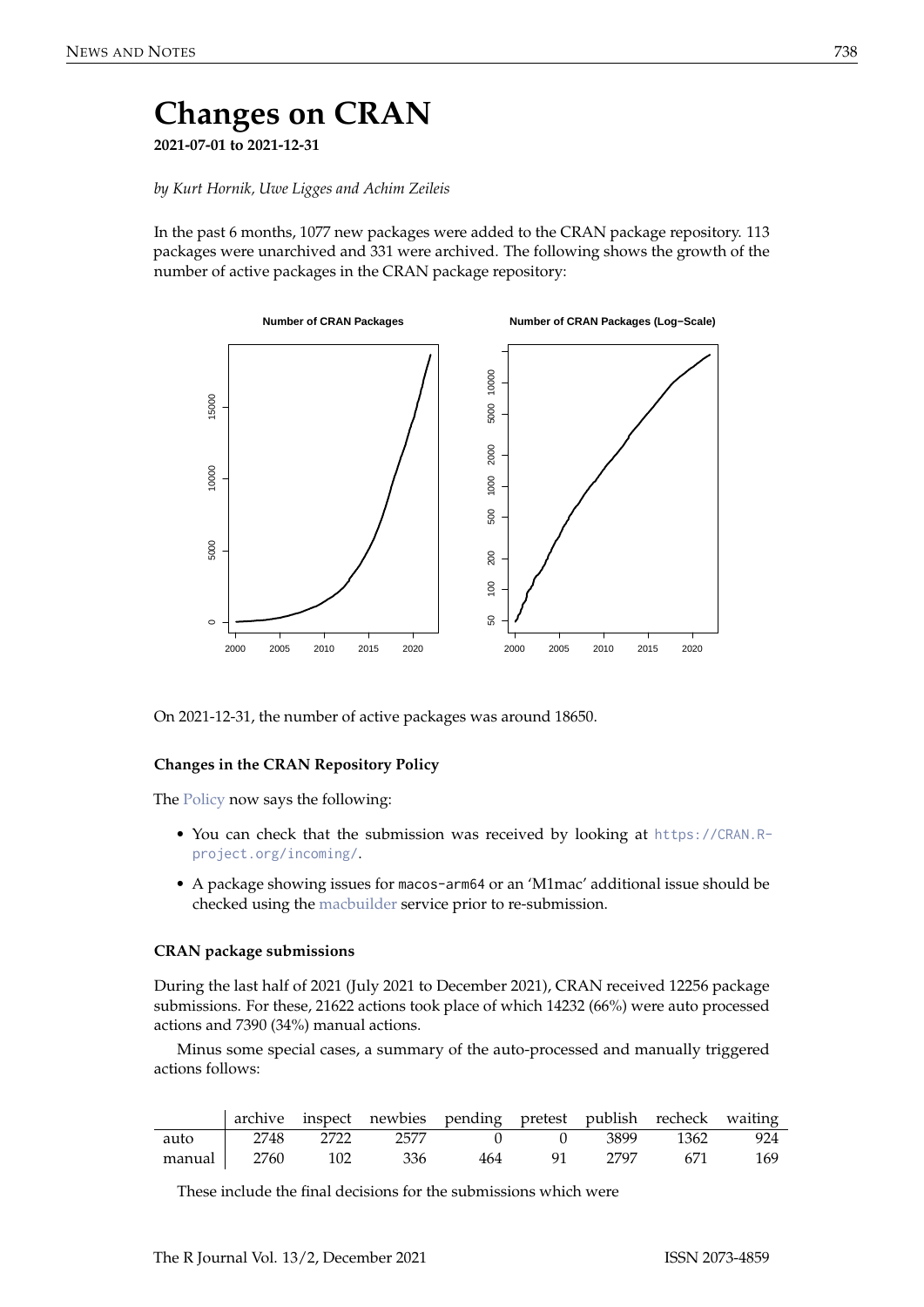| action | archive      | publish      |
|--------|--------------|--------------|
| auto   | 2586 (21.5%) | 3336 (27.8%) |
| manual | 2728 (22.7%) | 3351 (27.9%) |

where we only count those as *auto* processed whose publication or rejection happened automatically in all steps.

Interestingly, for the first time in CRAN's history there was a decrease in the number of submissions:

| Year | 1st half | 2nd half |
|------|----------|----------|
| 2018 | NА       | 10259    |
| 2019 | 13218    | 12938    |
| 2020 | 17598    | 13510    |
| 2021 | 16339    | 12256    |

### **CRAN mirror security**

Currently, there are 101 official CRAN mirrors, 83 of which provide both secure downloads via 'https' *and* use secure mirroring from the CRAN master (via rsync through ssh tunnels). Since the R 3.4.0 release, chooseCRANmirror() offers these mirrors in preference to the others which are not fully secured (yet).

#### **CRAN Task View Initiative**

To facilitate the maintenance of established CRAN task views as well as the proposal of new ones, a new improved and much more transparent workflow has been established. It is overseen by the newly established *CRAN Task View Editors*: Roger Bivand, Dirk Eddelbuettel, Rocío Joo, David Meyer, Heather Turner, Nathalie Vialaneix, and Achim Zeileis. More details can be found in the corresponding organization on GitHub: [https://github.com/cran](https://github.com/cran-task-views/ctv/)[task-views/ctv/](https://github.com/cran-task-views/ctv/). Currently, the focus is on the transition of the established task views to the new workflow which also involves the archival of some task views which turned out to be too broad to be maintainable (*Graphics* and *SocialSciences*). Also, the *gR* task view has been renamed to *GraphicalModels*. When the transition is completed, a more detailed introduction with further details and instructions will be published soon.

#### **New packages in CRAN task views**

*[Bayesian](https://CRAN.R-project.org/view=Bayesian)* **[BayesianTools](https://CRAN.R-project.org/package=BayesianTools)**, **[MHadaptive](https://CRAN.R-project.org/package=MHadaptive)**, **[RoBMA](https://CRAN.R-project.org/package=RoBMA)**.

*[Cluster](https://CRAN.R-project.org/view=Cluster)* **[factoextra](https://CRAN.R-project.org/package=factoextra)**.

*[Databases](https://CRAN.R-project.org/view=Databases)* **[dittodb](https://CRAN.R-project.org/package=dittodb)**.

*[DifferentialEquations](https://CRAN.R-project.org/view=DifferentialEquations)* **[diffeqr](https://CRAN.R-project.org/package=diffeqr)**.

*[Econometrics](https://CRAN.R-project.org/view=Econometrics)* **[pdynmc](https://CRAN.R-project.org/package=pdynmc)**, **[ssmrob](https://CRAN.R-project.org/package=ssmrob)**.

*[Finance](https://CRAN.R-project.org/view=Finance)* **[DOSPortfolio](https://CRAN.R-project.org/package=DOSPortfolio)**, **[HDShOP](https://CRAN.R-project.org/package=HDShOP)**, **[RTL](https://CRAN.R-project.org/package=RTL)**, **[bidask](https://CRAN.R-project.org/package=bidask)**, **[etrm](https://CRAN.R-project.org/package=etrm)**, **[greeks](https://CRAN.R-project.org/package=greeks)**, **[ichimoku](https://CRAN.R-project.org/package=ichimoku)**, **[monobin](https://CRAN.R-project.org/package=monobin)**, **[strand](https://CRAN.R-project.org/package=strand)**.

*[FunctionalData](https://CRAN.R-project.org/view=FunctionalData)* **[MFPCA](https://CRAN.R-project.org/package=MFPCA)**, **[registr](https://CRAN.R-project.org/package=registr)**.

*[Hydrology](https://CRAN.R-project.org/view=Hydrology)* **[HBV.IANIGLA](https://CRAN.R-project.org/package=HBV.IANIGLA)**, **[NPRED](https://CRAN.R-project.org/package=NPRED)**, **[RavenR](https://CRAN.R-project.org/package=RavenR)**, **[WASP](https://CRAN.R-project.org/package=WASP)**, **[hydropeak](https://CRAN.R-project.org/package=hydropeak)**, **[hydrotoolbox](https://CRAN.R-project.org/package=hydrotoolbox)**, **[metR](https://CRAN.R-project.org/package=metR)**, **[nhdR](https://CRAN.R-project.org/package=nhdR)**, **[nhdplusTools](https://CRAN.R-project.org/package=nhdplusTools)**, **[prism](https://CRAN.R-project.org/package=prism)**.

*[MachineLearning](https://CRAN.R-project.org/view=MachineLearning)* **[abess](https://CRAN.R-project.org/package=abess)**<sup>∗</sup> , **[islasso](https://CRAN.R-project.org/package=islasso)**, **[joinet](https://CRAN.R-project.org/package=joinet)**, **[mpath](https://CRAN.R-project.org/package=mpath)**, **[torch](https://CRAN.R-project.org/package=torch)**.

*[MetaAnalysis](https://CRAN.R-project.org/view=MetaAnalysis)* **[amanida](https://CRAN.R-project.org/package=amanida)**, **[metadat](https://CRAN.R-project.org/package=metadat)**, **[nmarank](https://CRAN.R-project.org/package=nmarank)**, **[ra4bayesmeta](https://CRAN.R-project.org/package=ra4bayesmeta)**.

*[MissingData](https://CRAN.R-project.org/view=MissingData)* **[BMTAR](https://CRAN.R-project.org/package=BMTAR)**, **[Iscores](https://CRAN.R-project.org/package=Iscores)**, **[MGMM](https://CRAN.R-project.org/package=MGMM)**, **[cglasso](https://CRAN.R-project.org/package=cglasso)**, **[cmfrec](https://CRAN.R-project.org/package=cmfrec)**, **[mdgc](https://CRAN.R-project.org/package=mdgc)**, **[mgm](https://CRAN.R-project.org/package=mgm)**.